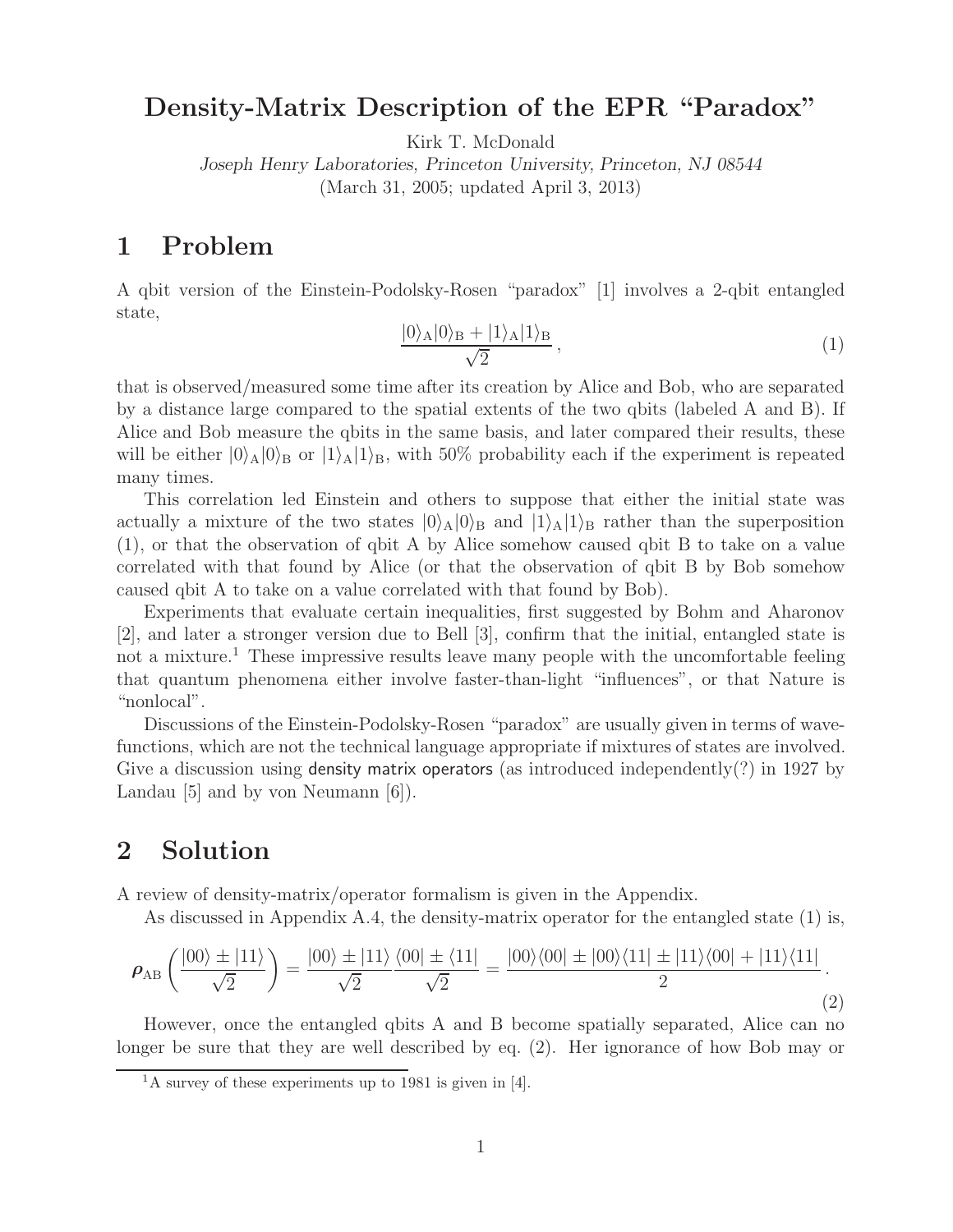may not have acted upon qbit B can be formally represented by taking the trace of operator (2) over B, resulting in the reduced density operator,

$$
\rho_A = \text{tr}_B(\rho_{AB}) = \frac{|0\rangle\langle 0| \langle 0|0\rangle \pm |0\rangle\langle 1| \langle 0|1\rangle \pm |1\rangle\langle 0| \langle 1|0\rangle + |1\rangle\langle 1| \langle 1|1\rangle}{2}
$$

$$
= \frac{|0\rangle\langle 0| + |1\rangle\langle 1|}{2} = \frac{1}{2} \begin{pmatrix} 1 & 0 \\ 0 & 1 \end{pmatrix} = \frac{I}{2}.
$$
(3)

Although the original system was prepared as a pure state, Alice's knowledge of that system (when she is out of lightspeed communication with Bob and the second qbit) is as if her qbit was prepared as a 50:50 mixed state of  $|0\rangle_A$  and  $|1\rangle_A$ . Nothing Bob does changes her understanding of the qbit A (unless/until Bob sends her information about his activities via a lightspeed communications channel), and when she measures it, she finds it to be a  $|0\rangle$ with 50% probability, or a  $|1\rangle$  with 50% probability, independent of the history of second qbit.<sup>2</sup> Likewise nothing Alice does changes Bob's understanding of the qbit B (unless/until Alice sends him information about her activities via a lightspeed communications channel).

If Alice observes qbit A to be  $|0\rangle_A$ , she can then characterize her understanding of the system as  $|0\rangle_A|0\rangle_B$ , but this does not mean that she knows that qbit B has been or will be measured. Rather, it only means that if she somehow knows that qbit B will be measured by Bob (in the  $|0\rangle$ - $|1\rangle$  basis), she can predict that the result will be  $|0\rangle$ <sub>B</sub>. If qbits A and B are spacelike separated, Bob cannot know of this "prediction" of Alice prior to his observation of qbit B.

Does qbit B have the "value"  $|0\rangle_B$  simply because Alice predicts this to be so after her observation that qbit A has the value  $|0\rangle_A$ , as implied by Einstein, Podolsky and Rosen [1]? The answer to this is NO. As noted by Peres [9], *Unperformed experiments have no results*. That is, after qbits A and B are prepared in the entangled state (1), these qbits do not have definite "values" until each of them has been measured, say by Alice and Bob.

Neither Alice nor Bob can predict the values of the qbit that they measure, and they also consider that this qbit did not have a definite "value" prior to that measurement, although later Alice may learn that Bob made a correct prediction as to what value Alice would measure (and *vice versa*).

Alice and Bob should consider that their measurements of the qbit that reaches each of them permits them to predict the result of a measurement by the other, but their own measurement did not give a "value" to the other qbit.

The density matrix/operator formalism codifies how the knowledge of Alice and Bob about the system of two entangled qbits is incomplete in different ways at different times, but this does not imply that the formalism itself (*i.e.*, quantum theory) is "incomplete".

Einstein often said that the "real" situations of two spatially separated (sub)systems should be independent of one another (meaning that one system cannot affect the other in a way that implies faster-than-light transmission of a signal).

If separate observers A and B (who are at rest with respect to each other) look at their respective systems at the same time (as determined by previously synchronized clocks), the

<sup>&</sup>lt;sup>2</sup>Skeptics might infer that the procedure  $\rho_A = \text{tr}_B(\rho_{AB})$  to represent Alice's knowledge of the entangled state (1) is incorrect. For further justification of its validity, see Box 2.6, p. 107 of Nielsen and Chuang [8]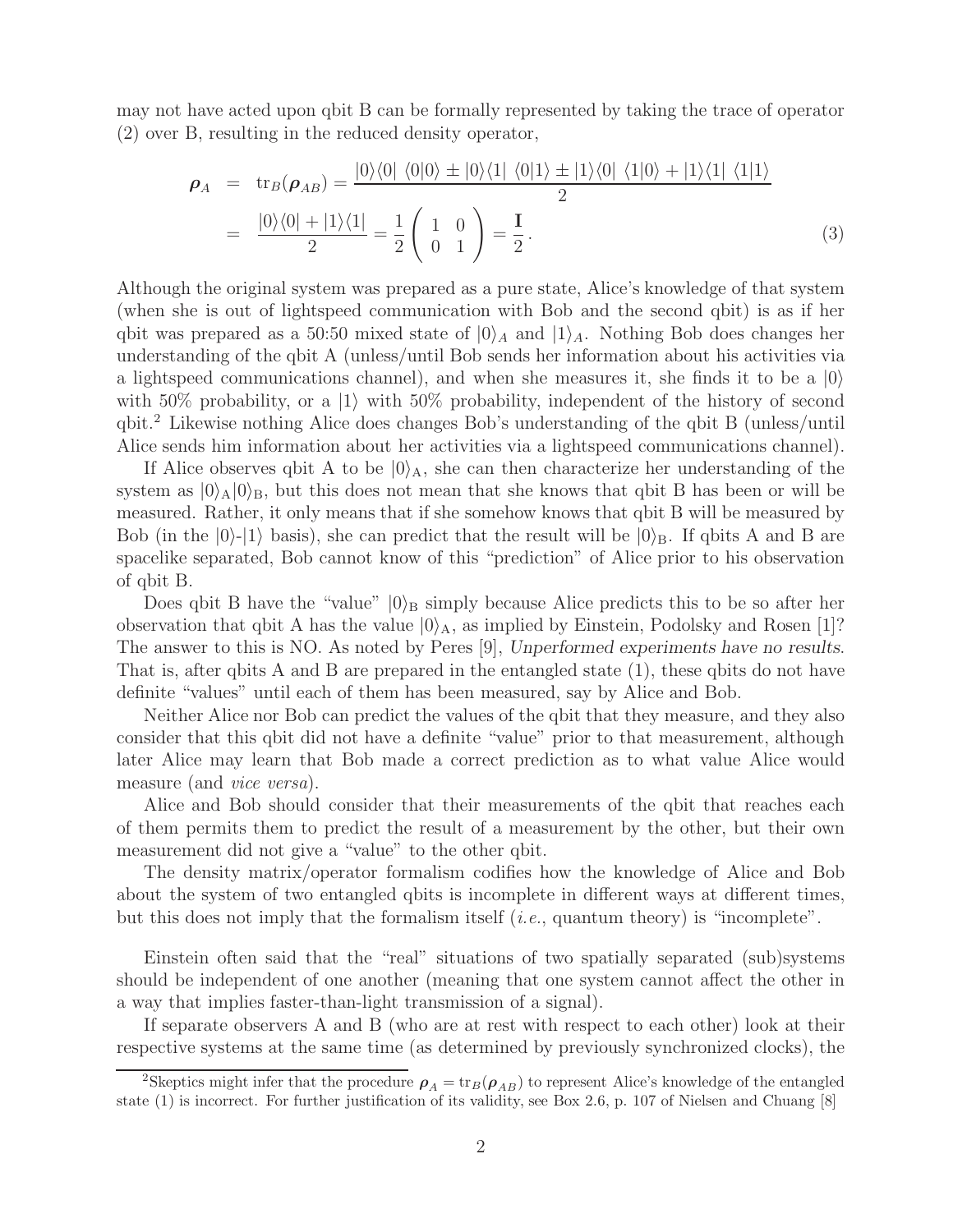combined results of their observations of the spatially encoded qbit will be that exactly one of A or B finds a particle present in their system.

Einstein appears to have concluded from this that the initial state of the system AB was not the pure state (1), but rather was the mixed state,

$$
\rho_{\text{Einstein}} = \frac{|0\rangle_A \langle 0|_A |0\rangle_B \langle 0|_B}{2} + \frac{|1\rangle_A \langle 1|_A |1\rangle_B \langle 1|_B}{2}.
$$
\n(4)

An interpretation of eq. (4) is that the qbits "really" were  $|0\rangle_A|0\rangle_B$  or  $|1\rangle_A|1\rangle_B$  all along, but we didn't know which until we "looked".

Note that the formal knowledge of observer A, if ignorant about system B (as seems natural if subsystems A and B are spatially separated), is the same for both the pure state (2) and for Einstein's mixed state (4),

$$
\rho_{\rm A} = \text{tr}_{\rm B}(\rho_{\rm AB}) = \text{tr}_{\rm B}(\rho_{\rm Einstein}) = \frac{I}{2} \,. \tag{5}
$$

I would like to argue (with Einstein, if he were alive), that this shows how the characterization of knowledge of quantum systems via density operators satisfies the criterion of separability that Einstein insisted upon.

However, it remains that the pure state  $(1)/(2)$  is a more subtle entity than Einstein's mixed state (4). We claim that pure states such as eqs.  $(1)/(2)$  can exist in Nature, and that the qbits "really" do not have definite values until they both are measured. Furthermore, the entangled state includes a correlation between the two qbit whose consequences are simple to described by whose description of a "real" property of the system does not fit well with a "classical" views.

The author concludes from the debate on the Einstein-Podolsky-Rosen "paradox" that it shows the "classical" view to be "incomplete" in that it cannot accommodate the concept of entanglement, while the existence of this concept in the quantum view is not evidence that this latter view is "incomplete".

# **A Appendix: Density Matrices**

#### **A.1 Wave Function of a Pure State**

If a quantum system is in an idealized pure state, we have characterized this by a wave function,

$$
|\psi\rangle = \sum_{j} \psi_{j} |j\rangle, \tag{6}
$$

that is a weighted sum of basis states  $|j\rangle$ . The time evolution of state  $|\psi\rangle$  has been described by a unitary transformation  $\mathsf{U}(t, t')$  such that,

$$
|\psi(t')\rangle = \mathsf{U}(t, t')|\psi(t)\rangle.
$$
 (7)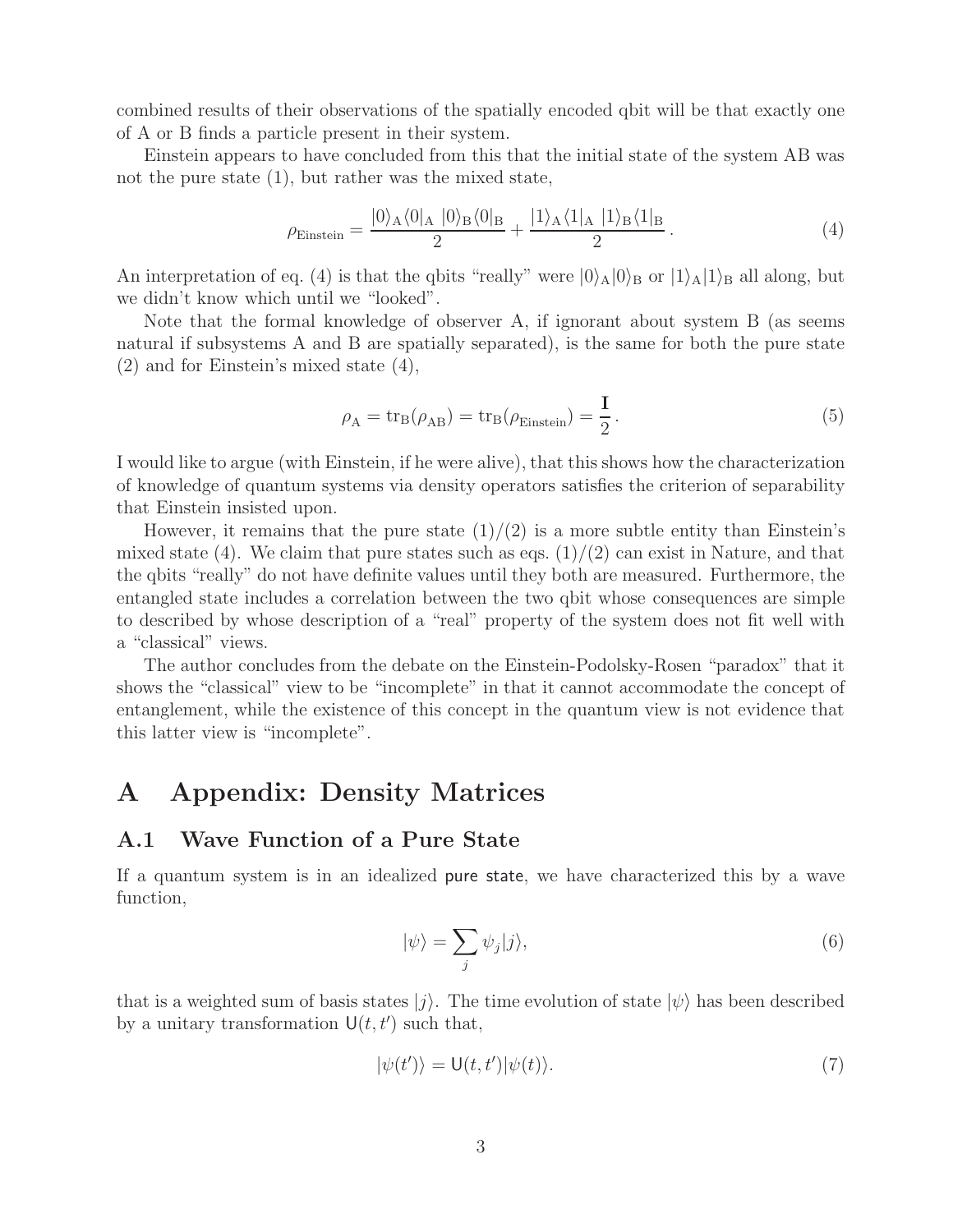If the state  $|\psi\rangle$  is observed via a (hermitian) measurement operator M whose eigenvectors are the basis states  $|j\rangle$  with corresponding eigenvalues  $m_j$ , then we can write,

$$
M = \sum_{j} M_{j} = \sum_{j} m_{j} \cdot P_{j} = \sum_{j} m_{j} \cdot |j\rangle\langle j|,
$$
\n(8)

and the probability that the result of the measurement is that state  $|\psi\rangle$  is found in basis state  $|j\rangle$  is,

$$
P_j = \langle \psi | \mathsf{P}_j^{\dagger} \mathsf{P}_j | \psi \rangle = \langle \psi | \mathsf{P}_j | \psi \rangle = \langle \psi | j \rangle \langle j | \psi \rangle = | \langle j | \psi \rangle |^2. \tag{9}
$$

The probable value (or expectation value) of variable m for state  $|\psi\rangle$  is thus,

$$
\langle m \rangle = \sum_{j} m_{j} P_{j} = \sum_{j} m_{j} \langle \psi | P_{j} | \psi \rangle = \langle \psi | \sum_{j} m_{j} \cdot P_{j} | \psi \rangle = \langle \psi | M | \psi \rangle.
$$
 (10)

### **A.2 Density Matrix of a Pure State**

The density operator  $\rho$  of a pure state (6) is simply its corresponding projection operator,

$$
\rho = |\psi\rangle\langle\psi| = \sum_{j,k} \psi_j \psi_k^{\star} |j\rangle\langle k| \qquad \text{(pure state)}.
$$
 (11)

Clearly, the operator  $\rho$  can be represented by the hermitian matrix whose elements are,

$$
\rho_{jk} = \psi_j \psi_k^*.\tag{12}
$$

Examples:

$$
\rho(|0\rangle) = \begin{pmatrix} 1 & 0 \\ 0 & 0 \end{pmatrix}, \quad \rho(|1\rangle) = \begin{pmatrix} 0 & 0 \\ 0 & 1 \end{pmatrix}, \quad \rho(|\pm\rangle) = \rho \left(\frac{|0\rangle \pm |1\rangle}{\sqrt{2}}\right) = \frac{1}{2} \begin{pmatrix} 1 & \pm 1 \\ \pm 1 & 1 \end{pmatrix},
$$
\n(13)\n
$$
\rho(|00\rangle) = \begin{pmatrix} 1 & 0 & 0 & 0 \\ 0 & 0 & 0 & 0 \\ 0 & 0 & 0 & 0 \\ 0 & 0 & 0 & 0 \end{pmatrix}, \quad \rho \left(\frac{|00\rangle \pm |11\rangle}{\sqrt{2}}\right) = \frac{1}{2} \begin{pmatrix} 1 & 0 & 0 & \pm 1 \\ 0 & 0 & 0 & 0 \\ 0 & 0 & 0 & 0 \\ \pm 1 & 0 & 0 & 1 \end{pmatrix},
$$
\n(14)\n
$$
\rho \left(\frac{|0\rangle + |1\rangle}{\sqrt{2}} \frac{|0\rangle - |1\rangle}{\sqrt{2}}\right) = \rho \left(\frac{|00\rangle - |01\rangle + |10\rangle - |11\rangle}{2}\right) = \frac{1}{4} \begin{pmatrix} 1 & -1 & 1 & -1 \\ -1 & 1 & -1 & 1 \\ 1 & -1 & 1 & -1 \\ -1 & 1 & -1 & 1 \end{pmatrix}.
$$
\n(15)

Basis states have only a single nonzero (diagonal) element to their density matrices. A pure state that is a superposition of basis states has nonzero off-diagonal elements to its density matrix.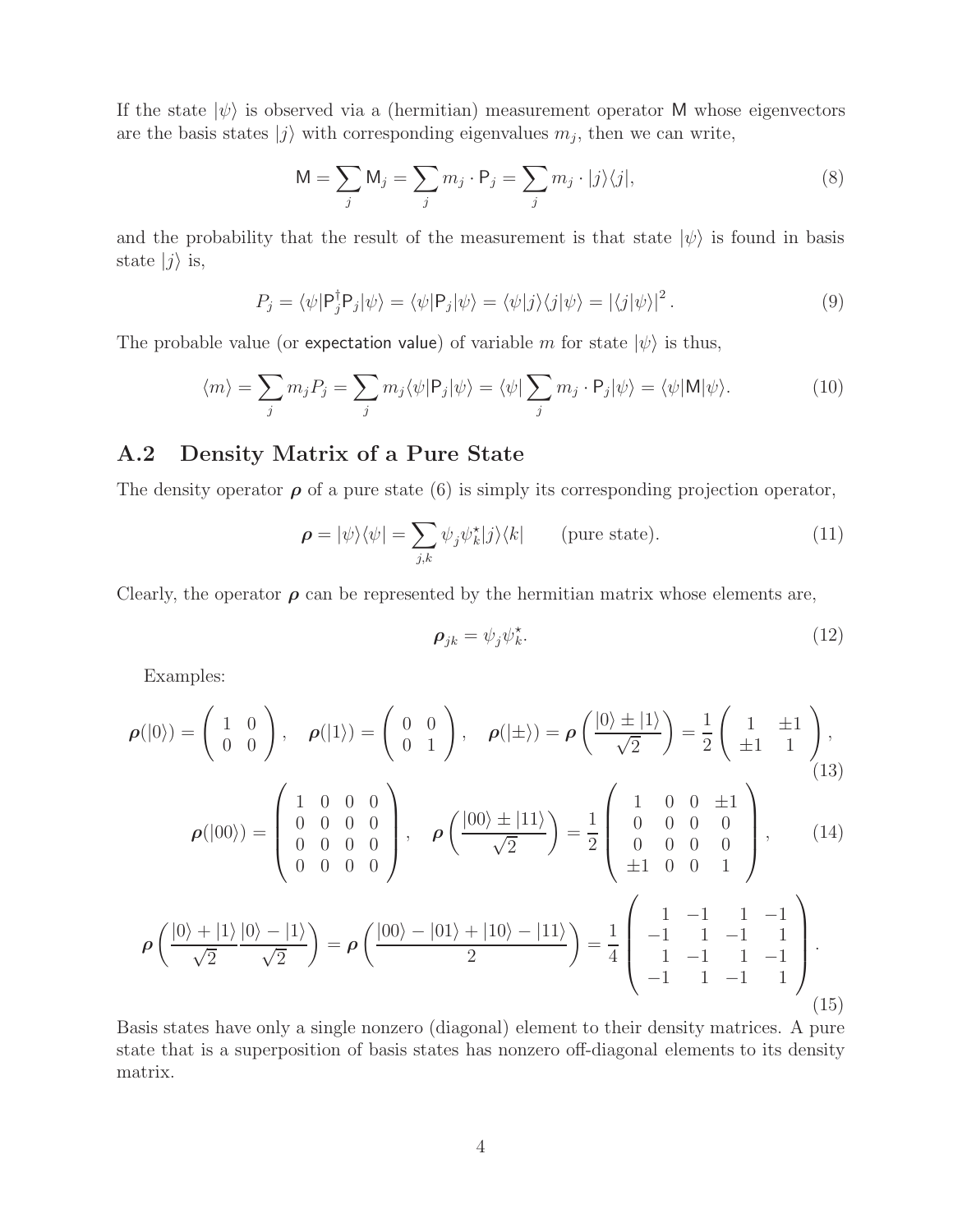Other properties of density matrices follow immediately: The square of the density operator of a pure state is itself,

$$
\rho^2 = \rho \qquad \text{(pure state)}.\tag{16}
$$

The trace of the density matrix is 1,

$$
\operatorname{tr}(\boldsymbol{\rho}) = \sum_{j} \boldsymbol{\rho}_{jj} = \sum_{j} \psi_{j} \psi_{j}^{\star} = \sum_{j} |\psi_{j}|^{2} = 1, \qquad (17)
$$

since quantum states are normalized to unit probability. An alternative derivation of this is,

$$
\operatorname{tr}(\boldsymbol{\rho}) = \operatorname{tr}(|\psi\rangle\langle\psi|) = \sum_{j} \langle j|\psi\rangle\langle\psi|j\rangle = \sum_{j} \langle\psi|j\rangle\langle j|\psi\rangle = \langle\psi|\psi\rangle = 1.
$$
 (18)

The time evolution of the density operator follows from (7) as,

$$
\boldsymbol{\rho}(t') = |\psi(t')\rangle\langle\psi(t')| = \mathsf{U}(t,t')|\psi(t)\rangle\langle\psi(t)|\mathsf{U}^{\dagger}(t,t') = \mathsf{U}(t,t')\boldsymbol{\rho}(t)\mathsf{U}^{\dagger}(t,t'). \tag{19}
$$

The probability that state  $|\psi\rangle$  is found in basis state  $|j\rangle$  as the result of a measurement follows from (9) as,

$$
P_j = |\langle j|\psi\rangle|^2 = \langle \psi|j\rangle \langle j|\psi\rangle = \langle j|\psi\rangle \langle \psi|j\rangle = \langle j|j\rangle \langle j|\psi\rangle \langle \psi|j\rangle = \sum_k \langle k|j\rangle \langle j|\psi\rangle \langle \psi|k\rangle
$$
  
= tr(|j\rangle \langle j|\psi\rangle \langle \psi|) = tr(P\_j \rho), (20)

which is a special case of the general result for an operator  $O$  that,

$$
\langle \psi | \mathsf{O} | \psi \rangle = \text{tr}(\mathsf{O}\boldsymbol{\rho}).\tag{21}
$$

The expectation value  $\langle m \rangle$  for a measurement of state  $|\psi\rangle$  using operator  $\mathsf{M} = \sum_j m_j \cdot \mathsf{P}_j =$  $\sum_j m_j \cdot |j\rangle\langle j|$  follows from (21) as,

$$
\langle m \rangle = \langle \psi | \mathsf{M} | \psi \rangle = \sum_{j} m_{j} \langle \psi | \mathsf{P}_{j} | \psi \rangle = \sum_{j} m_{j} \text{tr}(\mathsf{P}_{j} \rho) = \text{tr}(\mathsf{M} \rho).
$$
 (22)

#### **A.3 Density Matrix of a Mixed State**

These results show that the density-matrix description of a pure quantum state recovers all the features of the usual description. However, there does not yet appear to be any advantage to the use of density matrices. That advantage lies in the ease with which the density-matrix description can be extended to include so-called mixed states in which the quantum state is one of a set of pure states  $|\psi_i\rangle$  with probability  $P_i$ , where the total probability is, of course, unity:  $\sum_i P_i = 1$ . In this case, we define,

$$
\rho = \sum_{i} P_{i} |\psi_{i}\rangle\langle\psi_{i}| = \sum_{i} P_{i} \rho_{i} \qquad \text{(mixed state)}.
$$
 (23)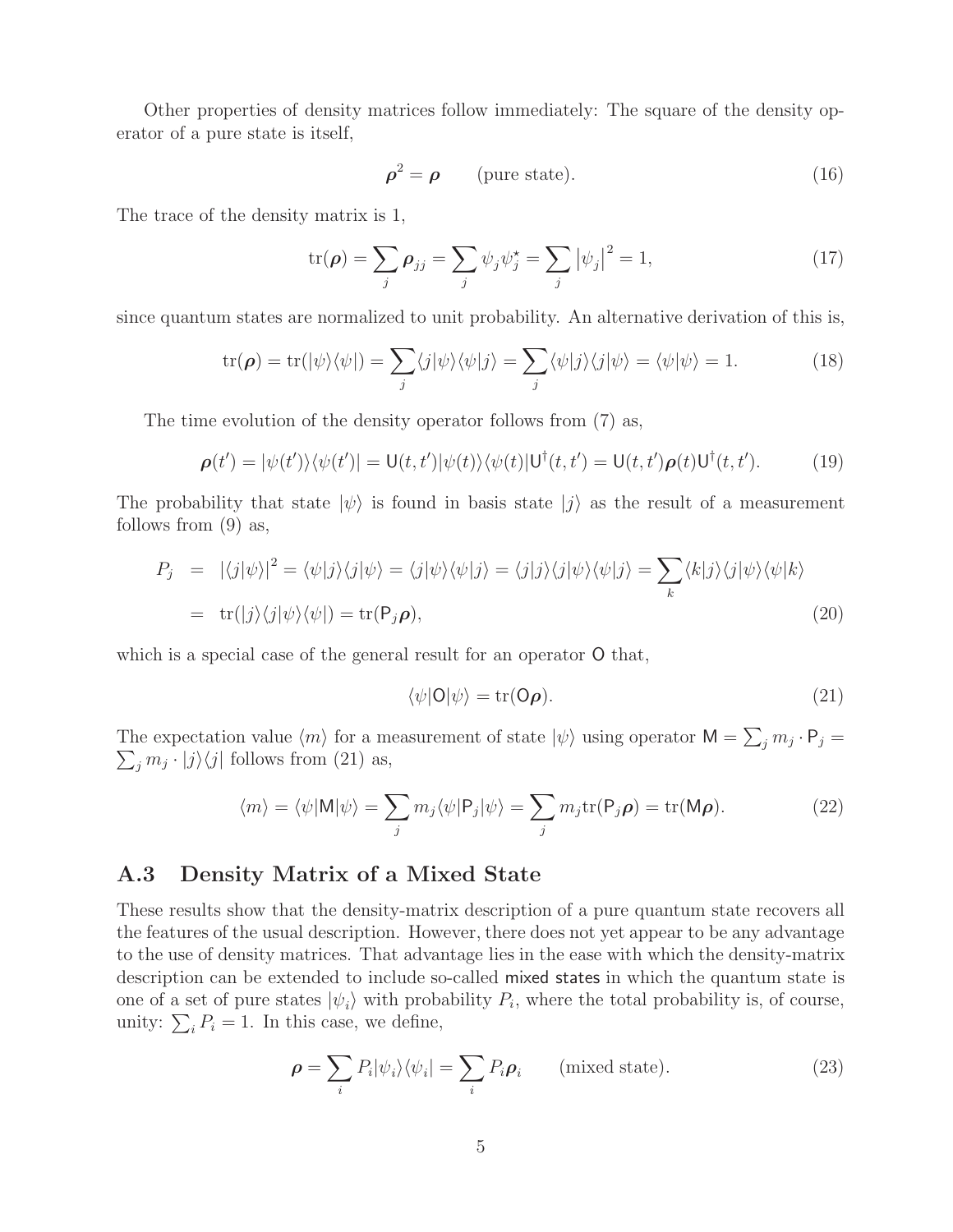We readily set that the mixed-state density matrix (23) obeys all of the properties (17)-(22). However,

$$
\rho^2 \neq \rho \qquad \text{(mixed state)},\tag{24}
$$

which provides a means of determining whether a given density matrix describes a pure state or a mixed state.

Example: A 50:50 mixture of states  $|00\rangle$  and  $|11\rangle$  has density matrix,

$$
\rho = \frac{1}{2} \begin{pmatrix} 1 & 0 & 0 & 0 \\ 0 & 0 & 0 & 0 \\ 0 & 0 & 0 & 0 \\ 0 & 0 & 0 & 1 \end{pmatrix} . \tag{25}
$$

A mixture of basis states has no off-diagonal elements in its density matrix.

Example: A 50:50 mixture of states  $|0\rangle$  and  $|1\rangle$  has the same density matrix as a 50:50 mixture of states  $|+\rangle$  and  $|-\rangle$ . From eq. (13) we have,

$$
\rho = \frac{\rho(|0\rangle) + \rho(|1\rangle)}{2} = \frac{\rho(|+\rangle) + \rho(|-\rangle)}{2} = \frac{1}{2} \begin{pmatrix} 1 & 0 \\ 0 & 1 \end{pmatrix} = \frac{I}{2}.
$$
 (26)

Indeed, a rotation  $R_y(\phi)$  of basis states  $|0\rangle$  and  $|1\rangle$  by angle  $\theta$  about the y-axis in Bloch space<sup>3</sup> leads to the new basis states  $\cos \frac{\theta}{2} |0\rangle - \sin \frac{\theta}{2} |1\rangle$  and  $\sin \frac{\theta}{2} |0\rangle + \cos \frac{\theta}{2} |1\rangle$ . Hence, a 50:50 mixture of these new basis states also has density matrix (26).

A historic debate about the meaning of the quantum wave functions concerns whether they reflect that Nature is intrinsically probabilistic or that the probabilities merely reflect our ignorance of some underlying well-defined "reality". We argue that a pure state is one for which probabilities are intrinsic.<sup>4</sup> In contrast, a mixed state  $(23)$  can be regarded as actually being in one of its component pure states  $|\psi_i\rangle$ , but we don't know which.<sup>5</sup> The probabilities  $P_i$  in eq. (23) summarize our ignorance/knowledge of which pure states are present, while the coefficients  $\psi_i$  in eq. (6) represent intrinsic probabilities (strictly, probability amplitudes) as to what can be observed of the pure state  $|\psi\rangle$ .

Mixed states and their density-matrix description are therefore useful in quantum statistical mechanics in which we are ignorant of details of the state of our system or ensemble of systems.

### **A.4 Density Matrix of a Composite System**

The density-matrix description is also useful when dealing with a system for which we have different qualities of information about its component subsystems.

Consider a system with two subsystems A and B for which the density matrix of the whole system is  $\rho_{AB}$ . If our knowledge of system B is limited, we may wish to consider what we can say about system A only. That is, we desire the density matrix  $\rho_A$ .

<sup>3</sup>See, for examples, prob. 4 of [7].

<sup>4</sup>For a recent review of the Kochen-Specker theorem [10] that a quantum-mechanical spin-1/2 state cannot "really" have simultaneous definite values of its spin vector along three orthogonal axes, see [11].

<sup>&</sup>lt;sup>5</sup>The example of eq. (26) reminds us that a given mixed-state density matrix corresponds to different mixtures in different bases, so considerable quantum subtlety remains even for mixed states.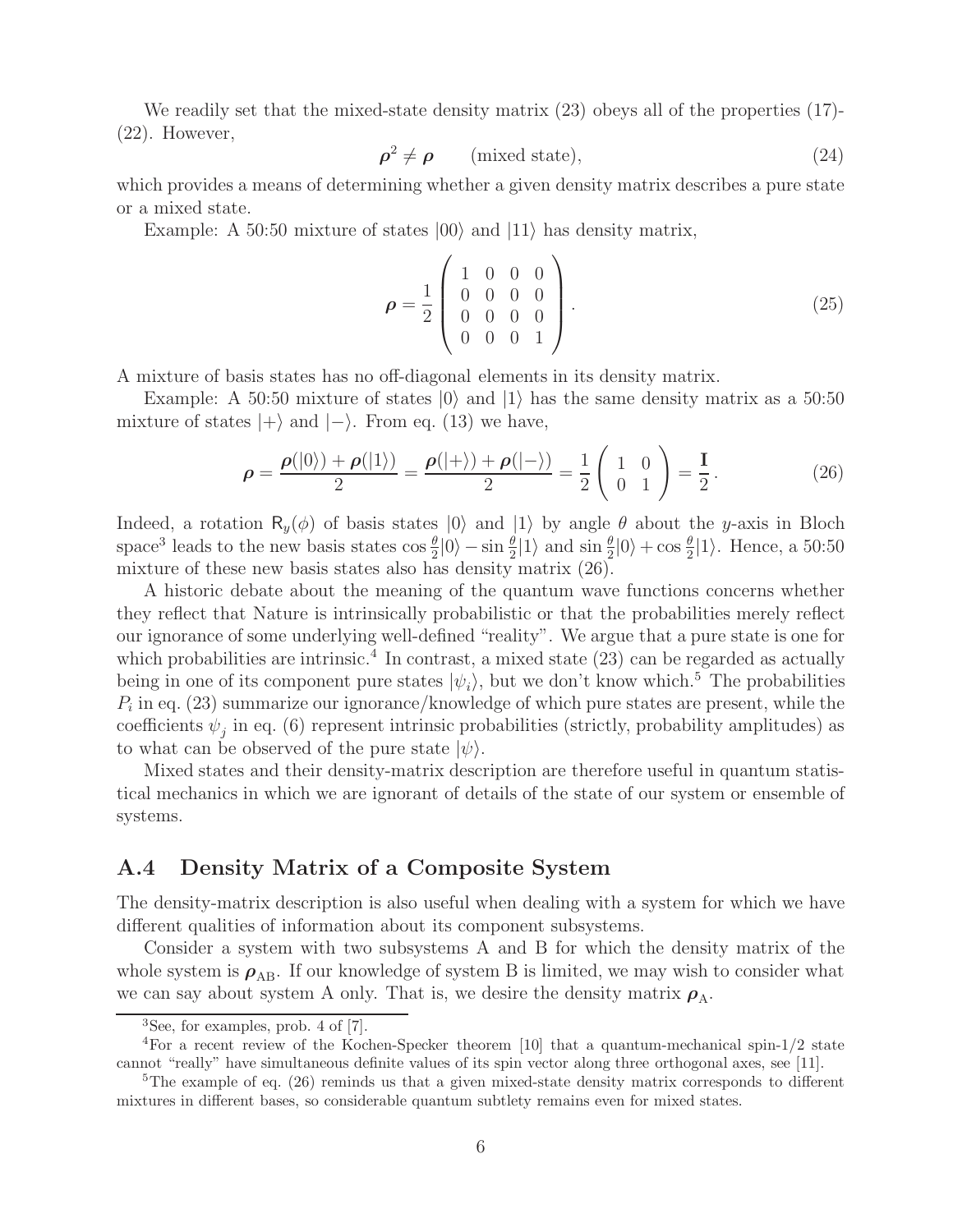The claim is that the appropriate procedure is to calculate,

$$
\rho_{\rm A} = \text{tr}_B(\rho_{\rm AB}),\tag{27}
$$

where the trace over subsystem B can be accomplished with the aid of the definition,

$$
tr_{B}(|A_{1}B_{1}\rangle\langle A_{2}B_{2}|) = tr_{B}(|A_{1}\rangle\langle A_{2}| \otimes |B_{1}\rangle\langle B_{2}|) = |A_{1}\rangle\langle A_{2}| tr_{B}(|B_{1}\rangle\langle B_{2}|)
$$
  
= |A\_{1}\rangle\langle A\_{2}| \langle B\_{1}|B\_{2}\rangle, (28)

recalling eq. (18).

If subsystems A and B have no nontrivial couplings, then  $\rho_{AB} = \rho_A \otimes \rho_B$ , so that  $tr(\rho_{AB}) = tr(\rho_A \otimes \rho_B) = \rho_A tr(\rho_B) = \rho_A$ , as expected.

Of greater interest is the case when subsystems A and B are entangled. For example, consider the entangled 2-qbits states described by the righthand case in eq. (14). To apply eq. (28) it is easier to rewrite the density matrix (14) as a density operator,

$$
\rho_{AB} \left( \frac{|00\rangle \pm |11\rangle}{\sqrt{2}} \right) = \frac{|00\rangle \pm |11\rangle}{\sqrt{2}} \frac{\langle 00| \pm \langle 11|}{\sqrt{2}} = \frac{|00\rangle\langle 00| \pm |00\rangle\langle 11| \pm |11\rangle\langle 00| + |11\rangle\langle 11|}{2}.
$$
\n(29)

Then,

$$
\rho_{A} = tr_{B}(\rho_{AB}) = \frac{|0\rangle\langle 0| \langle 0|0\rangle \pm |0\rangle\langle 1| \langle 0|1\rangle \pm |1\rangle\langle 0| \langle 1|0\rangle + |1\rangle\langle 1| \langle 1|1\rangle}{2}
$$

$$
= \frac{|0\rangle\langle 0| + |1\rangle\langle 1|}{2} = \frac{1}{2} \begin{pmatrix} 1 & 0 \\ 0 & 1 \end{pmatrix} = \frac{I}{2}.
$$
(30)

This noteworthy result helps us understand why Alice could not extract any information about Bob's observations of the second qbit of an entangled, but spatially separated 2 qbit system, as considered in prob.  $6(b)$  of [7], by her observation of the first qbit. Since the two qbits are spatially separated, Alice is ignorant of the state of Bob's qbit, and her density-matrix description of the system is obtained by taking the trace over the second qbit. Although the original system was prepared as a pure state, Alice's knowledge of that system is as if her qbit was prepared as a 50:50 mixed state of  $|0\rangle_A$  and  $|1\rangle_A$ . Nothing Bob does changes Alice's understanding of the first qbit, and when she measures it, she finds it to be a  $|0\rangle$  with 50% probability, or a  $|1\rangle$  with 50% probability, independent of the history of second qbit.

Skeptics, however, might infer from the result (30) that the claim (27) is incorrect. For further justification of its validity, see Box 2.6, p. 107 of  $[8]$ <sup>6</sup>

#### **A.5 Density Matrix of a Qbit**

Show that the density matrix for a qbit can be written as,

$$
\rho = \frac{\mathbf{I} + \mathbf{r} \cdot \boldsymbol{\sigma}}{2},\tag{31}
$$

<sup>&</sup>lt;sup>6</sup>The density-matrix explanation of why we cannot expect controversial results from observation of one of two entangled subsystems could have been given by Bohr [12] as an answer to the EPR "paradox" [1] in 1935, but it was not. Some enthusiasts of EPR's argument obliquely acknowledge the impact of the density matrix by referring to it as the "destiny matrix".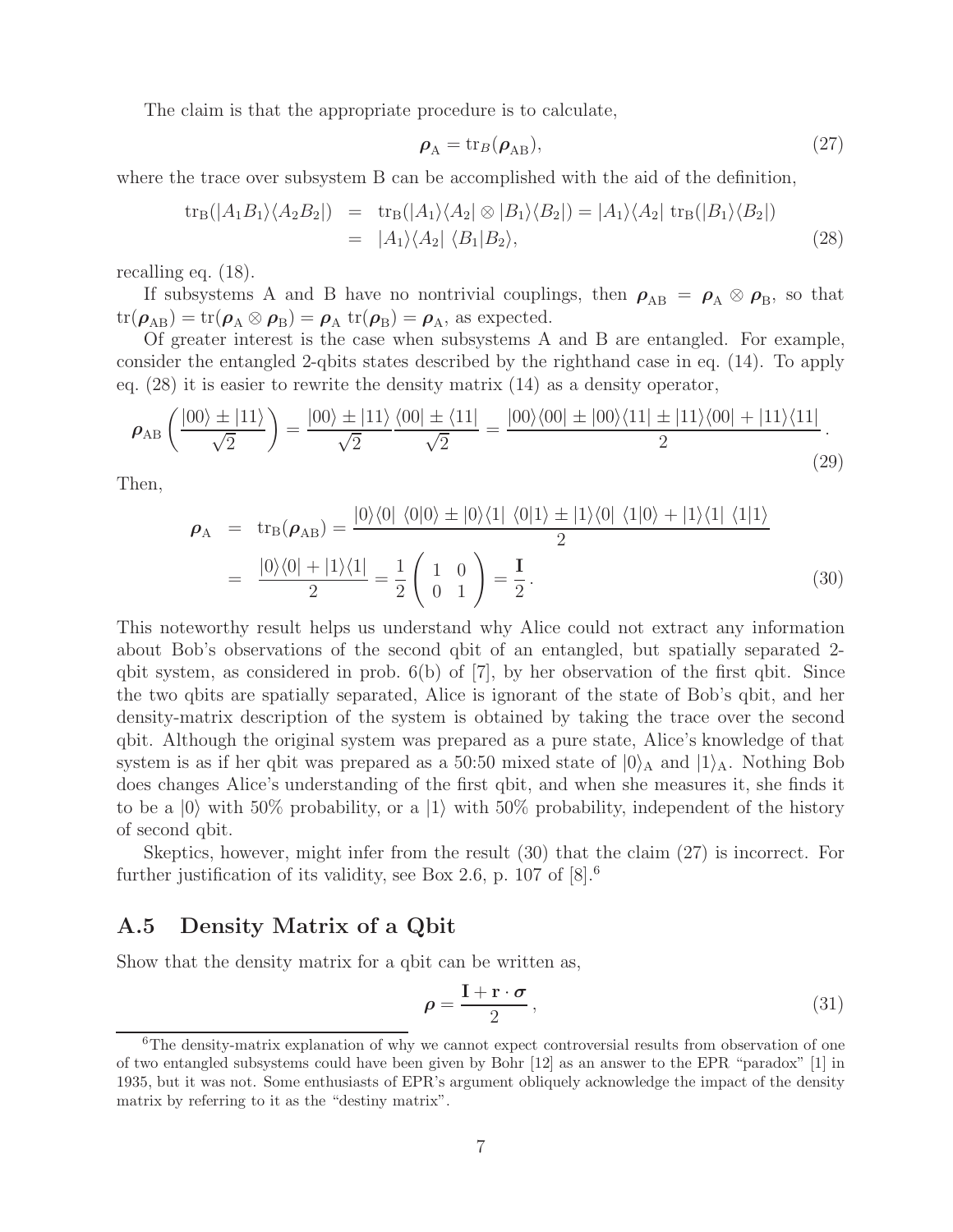where **r** is a real 3-vector with  $|\mathbf{r}| \leq 1$ , and the maximum holds only if the qbit is in a pure state. What is the unit vector ˆ**r** that corresponds to the pure state,

$$
|\psi\rangle = e^{i\gamma} \left[ \cos \frac{\alpha}{2} |0\rangle + e^{i\beta} \sin \frac{\alpha}{2} |1\rangle \right] ? \tag{32}
$$

The density matrix for a qbit is a  $2 \times 2$  hermitian matrix whose trace is 1. So we can write,

$$
\rho = \frac{\mathbf{I} + \mathbf{A}}{2},\tag{33}
$$

where matrix A is also hermitian, but with zero trace. Then, we have

$$
A = \begin{pmatrix} z & b \\ c & -z \end{pmatrix} = A^{\dagger} = \begin{pmatrix} z^{\star} & c^{\star} \\ b^{\star} & -z^{\star} \end{pmatrix}.
$$
 (34)

Therefore, z is real, and if  $b = x - iy$  then  $c = x + iy$ , so that

$$
\mathsf{A} = x \left( \begin{array}{cc} 0 & 1 \\ 1 & 0 \end{array} \right) + y \left( \begin{array}{cc} 0 & -i \\ i & 0 \end{array} \right) + z \left( \begin{array}{cc} 1 & 0 \\ 0 & -1 \end{array} \right) = \mathbf{r} \cdot \boldsymbol{\sigma},\tag{35}
$$

where  $\mathbf{r} = (x, y, z)$  is a real 3-vector. Thus,

$$
\rho = \frac{\mathbf{I} + \mathbf{r} \cdot \boldsymbol{\sigma}}{2},\tag{31}
$$

as claimed.

If this density matrix represents a pure state, then,

$$
\frac{\mathbf{I} + \mathbf{r} \cdot \boldsymbol{\sigma}}{2} = \boldsymbol{\rho} = \boldsymbol{\rho}^2 = \frac{\mathbf{I} + 2 \mathbf{r} \cdot \boldsymbol{\sigma} + (\mathbf{r} \cdot \boldsymbol{\sigma})^2}{4} = \frac{\mathbf{I}(1 + |\mathbf{r}|^2) + 2 \mathbf{r} \cdot \boldsymbol{\sigma}}{4},
$$
(36)

recalling that for and two ordinary vectors **a** and **b**,

$$
(\mathbf{a} \cdot \boldsymbol{\sigma})(\mathbf{b} \cdot \boldsymbol{\sigma}) = (\mathbf{a} \cdot \mathbf{b}) \mathbf{I} + i \mathbf{\sigma} \cdot \mathbf{a} \times \mathbf{b}.
$$
 (37)

Hence,  $|\mathbf{r}|^2 = 1$  for a pure state.

If the density matrix represents a mixed state,

$$
\rho = \sum_{i} P_{i} |\psi_{i}\rangle\langle\psi_{i}| = \sum_{i} P_{i} \rho_{i}, \qquad (23)
$$

then each of the component pure-state density matrices can be represented in the form (31) with a corresponding unit vector  $\hat{\mathbf{r}}_i$ . Thus, the vector **r** for the density matrix (23) obeys,

$$
\mathbf{r} = \sum_{i} P_{i} \hat{\mathbf{r}}_{i}, \qquad \text{where} \qquad \sum P_{i} = 1. \tag{38}
$$

Hence  $|\mathbf{r}| \leq 1$ , and the bound is achieved only if all  $\hat{\mathbf{r}}_i$  are identical, in which case the density matrix actually represents a pure state.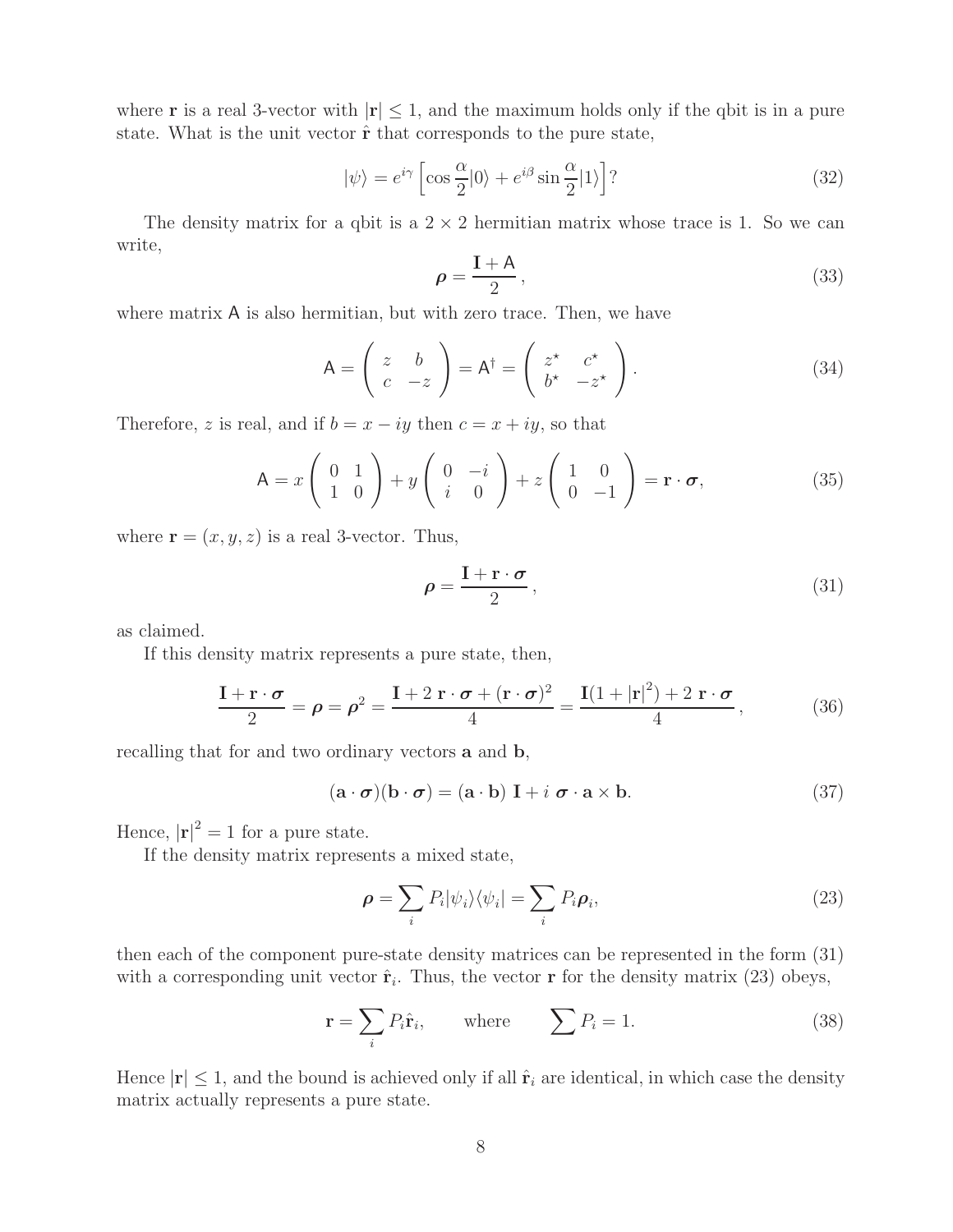For a pure state,

$$
|\psi\rangle = e^{i\gamma} \left[ \cos \frac{\alpha}{2} |0\rangle + e^{i\beta} \sin \frac{\alpha}{2} |1\rangle \right],
$$
 (32)

the density matrix is,

$$
\rho = \begin{pmatrix} \cos^2 \frac{\alpha}{2} & \cos \alpha \sin \alpha e^{-i\beta} \\ \cos \alpha \sin \alpha e^{i\beta} & \sin^2 \frac{\alpha}{2} \end{pmatrix}
$$

$$
= \frac{\mathbf{I} + \begin{pmatrix} \cos \alpha & \sin \alpha (\cos \beta - i \sin \beta) \\ \sin \alpha (\cos \beta + i \sin \beta) & -\cos \alpha \end{pmatrix}}{2}.
$$
(39)

From this we read off the components of  $\hat{\mathbf{r}}$  as,

$$
\hat{\mathbf{r}} = (\sin \alpha \cos \beta, \sin \alpha \sin \beta, \cos \alpha),\tag{40}
$$

which corresponds to a unit vector in the direction  $(\alpha, \beta)$  in a spherical coordinate system in Bloch space, consistent with the geometric interpretation of a qbit (as in prob. 4 of [7]).

#### **A.6 Density Matrix of a Pair of Quantum Dots**

One type of spatially encoded qbit consists of a pair of **quantum dots**  $[=$  regions in a thin silicon layer where electrodes define a potential minimum that can "trap" electrons (Earnshaw's theorem applies in three dimensions, but not in two)]; the states  $|0\rangle$  and  $|1\rangle$  are defined by the presence of an electron on one or the other of the two quantum dots, as sketched in the figure below (from [13]).



We can also think of a single spatially encoded qbit as consisting of a pair of qbits. Suppose that state  $|0\rangle$  ( $|1\rangle$ ) corresponds to the presence of a particle in region A (B). Then we can consider the first qbit to have the two states  $|0\rangle_A$  and  $|vac\rangle_A$ , where the "vacuum" state occurs when there is no particle in region A. Similarly, the second qbit consists of the two states  $|1\rangle_B$  and  $|vac\rangle_B$ . That is,

$$
|0\rangle = |0\rangle_A|\text{vac}\rangle_B, \qquad \text{and} \qquad |1\rangle = |\text{vac}\rangle_A|1\rangle_B,\tag{41}
$$

The system AB also supports the 2-bit states  $|vac\rangle_A |vac\rangle_B$  and  $|0\rangle_A |1\rangle_B$ , but these are not to be used for our spatially encoded qbit.

The density operator  $\rho$  for the pure states  $|\pm\rangle = (|0\rangle_A |vac\rangle_B \pm |vac\rangle_A |1\rangle_B)/\sqrt{2}$  is,

ρ = |±-±| <sup>=</sup> <sup>|</sup>0-A|vac-<sup>B</sup> ± |vac-A|1-B √ 2 0|Avac|<sup>B</sup> ± vac|A1|<sup>B</sup> √ 2 <sup>=</sup> <sup>|</sup>0-<sup>A</sup>0|<sup>A</sup> |vac-<sup>B</sup>vac|<sup>B</sup> <sup>2</sup> <sup>+</sup> <sup>|</sup>vac-<sup>A</sup>vac|<sup>A</sup> |1-<sup>B</sup>1|<sup>B</sup> 2 ±|0-<sup>A</sup>vac|<sup>A</sup> |vac-<sup>B</sup>1|<sup>B</sup> 2 <sup>±</sup> <sup>|</sup>vac-<sup>A</sup>0|<sup>A</sup> |1-<sup>B</sup>vac|<sup>B</sup> <sup>2</sup> . (42)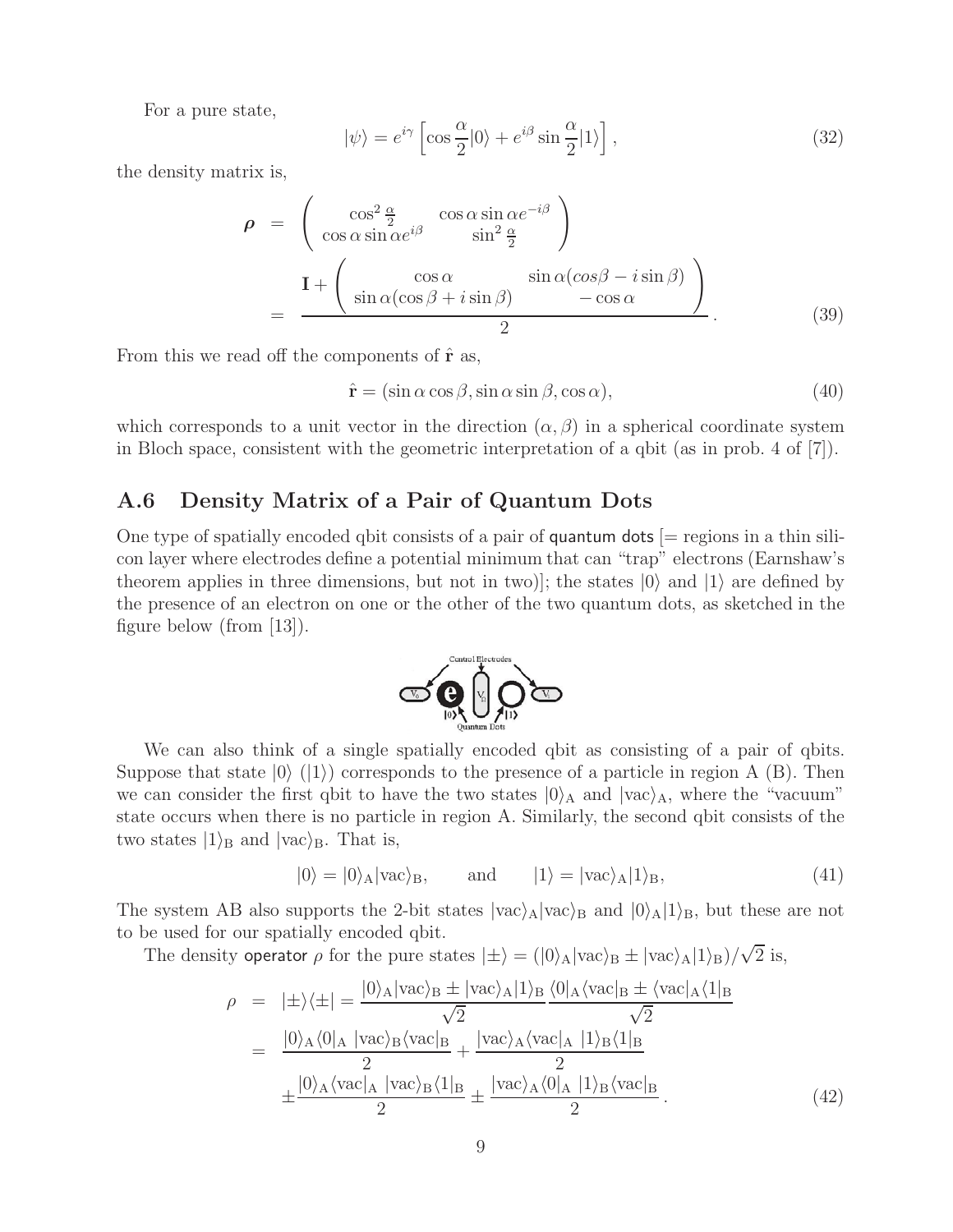Taking the partial trace over subsystem B with the aid of eq. (28), we find,

$$
\rho_{A} = tr_{B}(\rho) = \frac{|0\rangle_{A}\langle 0|_{A}\langle vac_{B}|vac_{B}\rangle}{2} + \frac{|vac\rangle_{A}\langle vac|_{A}\langle 1_{B}|1_{B}\rangle}{2}
$$

$$
\pm \frac{|0\rangle_{A}\langle vac|_{A}\langle vac_{B}|1_{B}\rangle}{2} + \frac{|vac\rangle_{A}\langle 0|_{A}\langle 1_{B}|vac_{B}\rangle}{2}
$$

$$
= \frac{|0\rangle_{A}\langle 0|_{A}\langle vac_{B}|vac_{B}\rangle}{2} + \frac{|vac\rangle_{A}\langle vac|_{A}\langle 1_{B}|1_{B}\rangle}{2} = \frac{I}{2}.
$$
(43)

The pure state (42) of our spatially encoded qbit is an entangled state of the qbits of subsystems A and B. However, from the perspective of an observer of subsystem A who is ignorant of subsystem B, the state of A is given by eq. (43) which is a mixed state comprised of  $|0\rangle_A$ with 50% probability, and state  $|vac\rangle_A$  with 50% probability.

The observation of a particle in region A allows the observer of that region to conclude that the particle is not in region B, but this conclusion does not affect region B or a potential observer thereof, who stills thinks that region might contain the particle if (s)ho has not yet looked at it. If the second observer does not actually observe/measure region B, (s)he cannot say that there is no particle there.

That is, the discussion of the pair of quantum dots as an entangled state (42) of two qbits is essentially identical to the main discussion of this problem.

### **A.7 Density Matrices for Quantum Teleportation**

Recall that in the circuit for quantum teleportation [14, 15], discussed in prob. 6(d) of [7], Alice makes her measurements of bits  $|a\rangle$  and  $|b\rangle$  when the wave function of the system of three qbits  $|a\rangle$ ,  $|b\rangle$  and  $|c\rangle$  is,

$$
|\psi_E\rangle = \alpha \frac{|000\rangle + |100\rangle + |011\rangle + |111\rangle}{2} + \beta \frac{|010\rangle - |110\rangle + |001\rangle - |101\rangle}{2}, \tag{44}
$$

where the initial state of the qbit a was  $|a\rangle = \alpha|0\rangle + \beta|1\rangle$ . The teleportation scheme is represented in the sketch below, in which time flows from left to right.



We consider the reduced density matrix of the system at the intermediate time when  $|\psi\rangle = |\psi_E\rangle$  from Bob's point of view. Recall that Bob has only bit  $|c\rangle$  at this time, so his knowledge of the system is described by tracing over bits  $|a\rangle$  and  $|b\rangle$  in the full density matrix. Note that at this time Bob does not have knowledge of the initial state of bit  $|a\rangle$ , and must await receipt of Alice's results of her measurements of bits  $|a\rangle$  and  $|b\rangle$  of  $|\psi_E\rangle$ before he can reconstruct the initial state of  $|a\rangle$ .

To take the partial trace over bits  $|a\rangle$  and  $|b\rangle$ , the appropriate version of the rule (28) is,

$$
\text{tr}_{AB}(|A_1B_1C_1\rangle\langle A_2B_2C_2|) = |C_1\rangle\langle C_2| \langle A_1B_1|A_2B_2\rangle.
$$
 (45)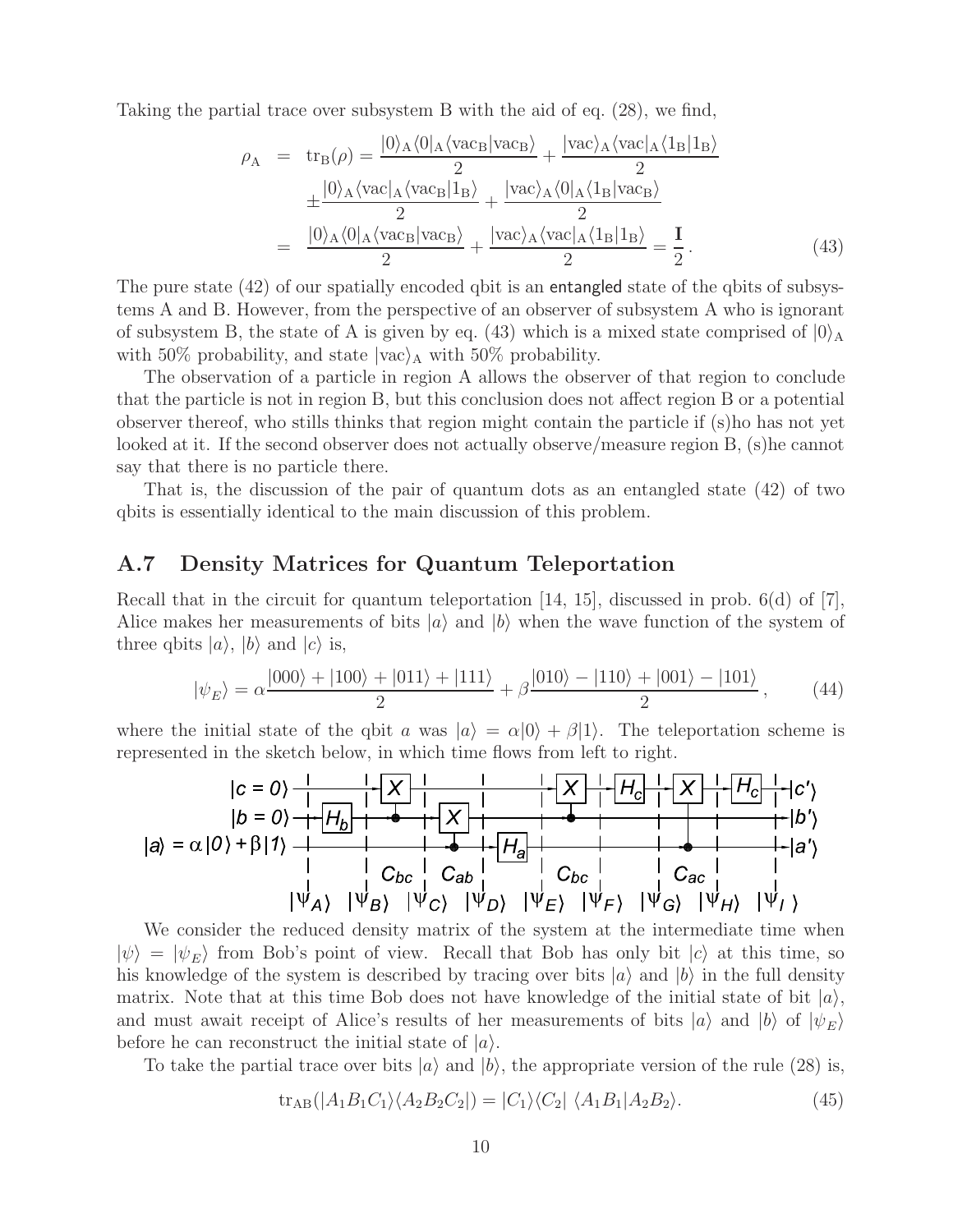Since the bits  $|0\rangle_c$  and  $|1\rangle_c$  each appear in two of the basis states of eq. (44) that are multiplied by  $\alpha$  and in two that are multiplied by  $\beta$ , the Bob's reduced density matrix simplifies to,

$$
\rho_{\text{Bob,E}} = \text{tr}_{ab}(|\psi_E\rangle\langle\psi_E|) = \frac{|\alpha|^2 + |\beta|^2}{2} (|0\rangle\langle0| + |1\rangle\langle1|) = \frac{I}{2}.
$$
 (46)

So, at the time when the state of the system is  $|\psi_E\rangle$ , Bob's knowledge of the system, as summarized in eq. (46) includes no information about the amplitudes  $\alpha$  and  $\beta$  of the initial state of bit  $|a\rangle$ .

Only after getting additional information from Alice (via communication at lightspeed or less) can he convert his density matrix [at step I of the figure of the solution to prob.  $6(d)$ of [7]] to,

$$
\boldsymbol{\rho}_{\text{Bob,I}} = \begin{pmatrix} |\alpha|^2 & \alpha \beta^{\star} \\ \alpha^{\star} \beta & |\beta|^2 \end{pmatrix} = (\alpha|0\rangle + \beta|1\rangle)(\alpha^{\star}\langle 0| + \beta^{\star}\langle 1|). \tag{47}
$$

For completeness, we note that the density matrix that represents Alice's knowledge only, when the system is in state  $|\psi\rangle_E$ , is,

$$
\rho_{\text{Alice},E} = \text{tr}_c(\rho_E) = \frac{1}{4} \begin{pmatrix} 1 & 2Re(\alpha \beta^*) & |\alpha|^2 - |\beta|^2 & 2Re(\alpha \beta^*) \\ 2Re(\alpha \beta^*) & 1 & 2iIm(\alpha \beta^*) & |\alpha|^2 - |\beta|^2 \\ |\alpha|^2 - |\beta|^2 & -2iIm(\alpha \beta^*) & 1 & -2Re(\alpha \beta^*) \\ 2Re(\alpha \beta^*) & |\alpha|^2 - |\beta|^2 & -2Re(\alpha \beta^*) & 1 \end{pmatrix}, \quad (48)
$$

which has nontrivial off-diagonal elements that contain information as to the initial state  $|a\rangle = \alpha|0\rangle + \beta|1\rangle.$ 

# **References**

- [1] A. Einstein, B. Podolsky and N. Rosen, *Can Quantum-Mechanical Description of Physical Reality Be Considered Complete?* Phys. Rev. **47**, 777 (1935), http://kirkmcd.princeton.edu/examples/QM/einstein\_pr\_47\_777\_35.pdf
- [2] D. Bohm and Y.Aharonov, *Discussion of Experimental Proof for the Paradox of Einstein, Podolsky and Rosen*, Phys. Rev. **108**, 1070 (1957), http://kirkmcd.princeton.edu/examples/QM/bohm\_pr\_108\_1070\_57.pdf
- [3] J. Bell, *On the Einstein, Podolsky Rosen Paradox*, Physics **1**, 195 (1964), http://kirkmcd.princeton.edu/examples/QM/bell\_physics\_1\_195\_64.pdf
- [4] K.T. McDonald, *Does Quantum Mechanics Require Superluminal Connections?* (Dec. 3, 1981), http://kirkmcd.princeton.edu/examples/epr/epr\_colloq\_81.pdf
- [5] L. Landau, *Das D¨ampfungsproblem in der Wellenmechanik*, Z. Phys. **45**, 430 (1927), http://kirkmcd.princeton.edu/examples/QM/landau\_zp\_45\_430\_27.pdf *The Damping Problem in Wave Mechanics*, http://kirkmcd.princeton.edu/examples/QM/landau\_zp\_45\_430\_27\_english.pdf